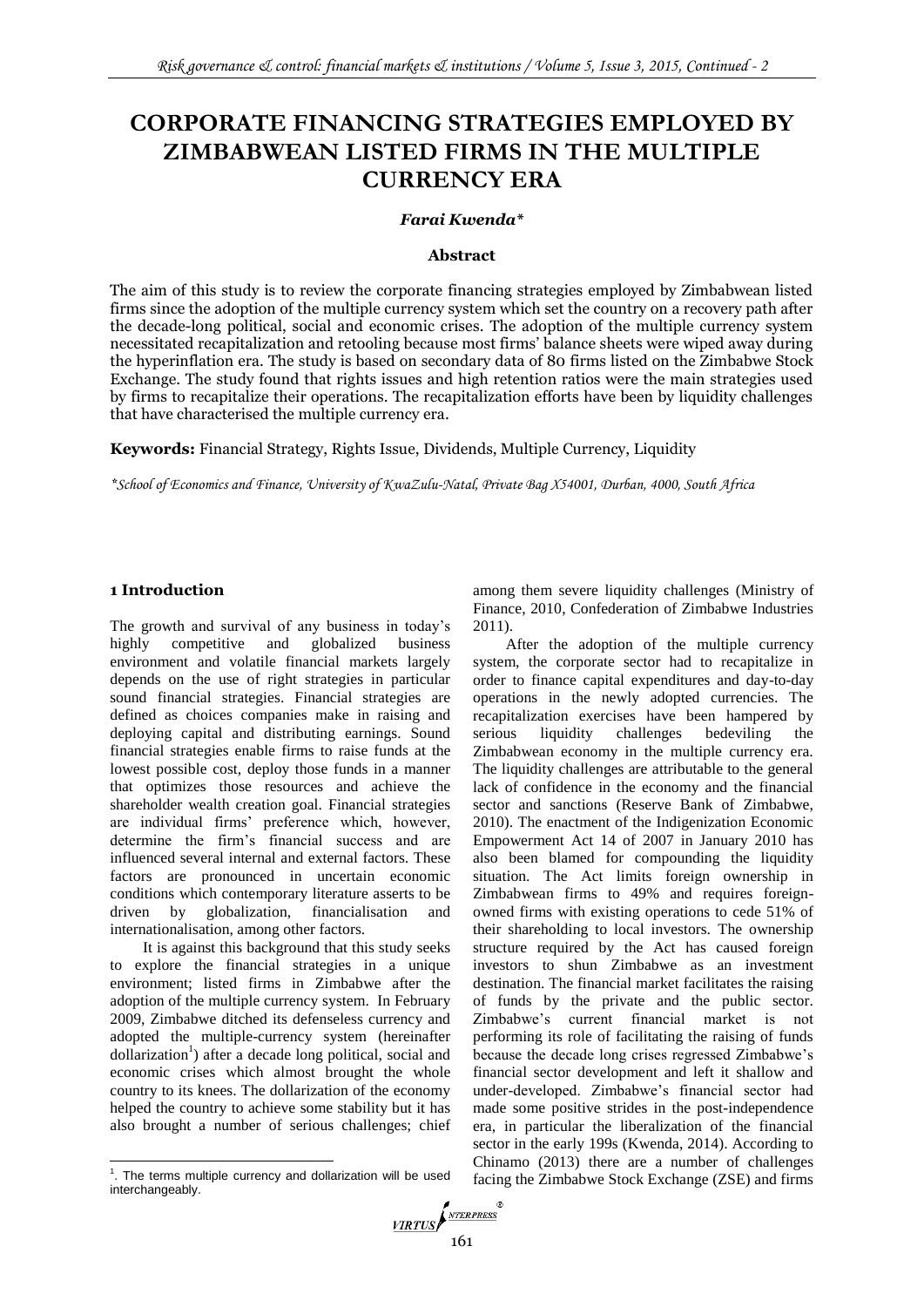listed on the ZSE. These challenges include among others; 'unjustifiably' low market capitalisations, minimal corporate actions and no new listings, increasing number of de-listings, small stocks struggling to meet continuing obligations, activity on the market limited to a few stocks, contending with odd share prices such as US0.01c and the lost financial history<sup>2</sup>.

This study therefore, seeks to review the corporate financial strategies employed by listed firms industry in Zimbabwe to recapitalise their operations in an environment characterized by acute liquidity challenges. The rest of the paper is organised as follows; Section 2 briefly reviews the literature on corporate financial strategies. Data sources and the sample are described in Section 3. Section 4 presents and analyses the principal findings of the study. Section 5 concludes.

## **2 Literature review**

Financial strategy basically involves the raising of funds needed by the business and deployment of funds and distribution or reinvestment profits generated [\(Bender and Ward, 2013,](#page-5-7) [Mallette, 2006\)](#page-5-5). The raising of funds involves decision such as the appropriate mix of debt and equity in line with the company's desired capital structure. The deployment of capital involves decision about the investment projects to undertake, investment in fixed and current assets. The distribution decision relates to the firm's choice of either paying any profits generated by the business to its shareholders or reinvesting them in the business. The financial strategy of a company should be changed over the life cycle to ensure survival and growth of the company. [Mallette \(2006\)](#page-5-5) laments that while key components of operations are frequently scrutinized and updated many organisations do not have overarching framework for systematically assessing their financial strategy to ensure it is internally consistent and aligned with the operations of the company. Frequent evaluations and adjustment are necessary because of the rapid changes that take place in the firm's operating environment in today's fast moving and globalized world.

[Mhlanga and Sibanda \(2013\)](#page-5-10) contend that firms need appropriate financial strategies during different stages of their life cycle for them to achieve their primary objective of creating and maximizing shareholder value. The firm's net asset requirement grows over time; therefore in order for the firm to grow and survive it must have enough financial resources to support its growth in asset requirements [\(Bender and Ward, 2013,](#page-5-7) [Firer et al., 2012\)](#page-5-6). Firms have a number of financial strategies mainly debt and equity at their disposal which can enhance their survival and growth.

In selecting a financial strategy, a company makes its choice on selecting whether to raise or deploy its finances, and these are supported by four strategic decisions which need to be made by the company's directors. These four strategic decisions are; how large should the asset base be, how much of the finances should be debt, and how much should be in equity, how much profit should be paid out in dividend, and how much should be retained, and should new equity be issued? [\(Bender and Ward,](#page-5-7)  [2013\)](#page-5-7). Appropriate financial strategies encompasses transactions such as raising seed-capital, start-up capital, flotation on a stock exchange, managing for corporate control and dividend payout policies. For a firm to survive any operating environment, it needs to formulate appropriate strategies to beat competition in the sector in which it operates. We briefly discuss some of the financial strategies that can be employed by firms throughout its life.

## *2.1 Initial Public Offerings (IPOs)*

An IPO is the first sale of shares to the public by a company on a stock exchange. Generally IPOs are underwritten by an investment bank or an underwriting syndicate [\(Firer et al., 2012\)](#page-5-6). Underwriters undertake to take up any shares that remain unsold, thus giving the issuing firm the assurance that all shares will be bought and the desired funds will be raised. IPOs are used as a way of getting to list on a stock exchange. According to [Bender and](#page-5-8)  Ward (2002) a company might seek a listing for either "cash in" or "cash out" reasons. Cash in float is one that is done for raising funds for the company's continued expansion and usually done by growth companies, which issue shares for the funds they need [\(Mhlanga and Sibanda, 2013\)](#page-5-10). On the other hand cash out float's main purpose of listing is to allow exit for some existing shareholders. Firms in the growth phase of their life cycle usually want to either cash in to finance expansion programmes or cash out to provide exit for start-up investors [\(Bender and Ward, 2002\)](#page-5-8). The primary purpose for listing on a stock is to raise cheap money through either IPOs on listing or rights issues for those already on the bourse according to [The Financial Gazette \(2015\).](#page-5-9) Once listed, firms are required to adhere to certain rigorous reporting and accounting standards, and maintain certain minimum internal and external audit and disclosure benchmarks. Other stringent measures include maintaining register of investors, adhering to acceptable corporate governance guidelines, have specialist external financial and legal advisors and adhere to certain board standards. Failure to comply with such requirements will result in a suspension of the noncomplying firm from the exchange.

## *2.2 Rights issues*

A rights issue is a method of raising additional capital by issuing more shares to existing shareholders in

 $\overline{a}$  $22009$  is the new starting point.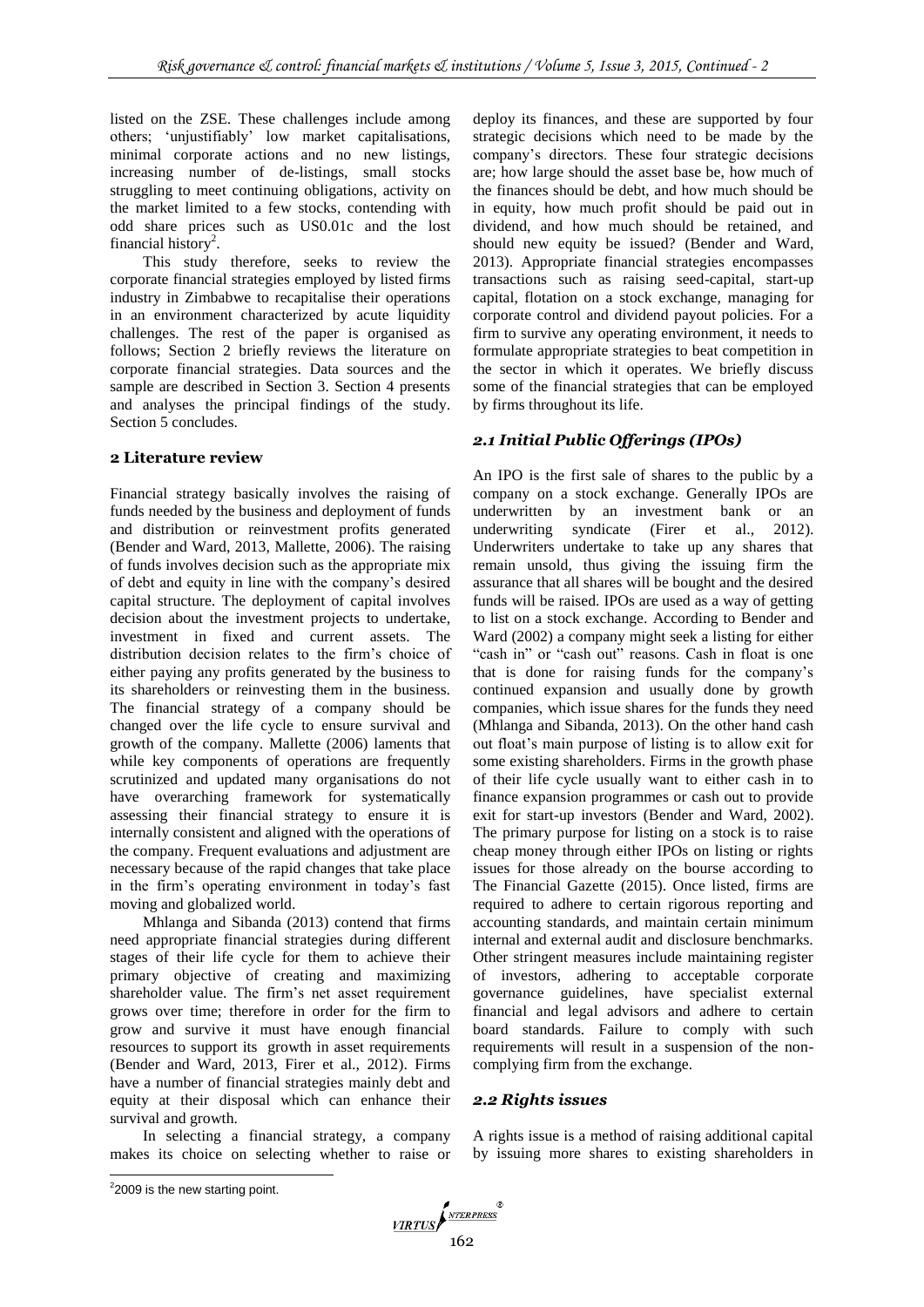proportion to their existing shareholding<sup>3</sup>. A rights offer gives the firm's existing shareholders the right of first refusal that is the existing shareholders will be given an option to exercise their right of buying shares. These new shares would be issued at a discount; hence existing shareholders' proportion of shareholding will not to be diluted by the new issuing of shares. A rights issue can also be used to finance a company in the growth stage of the firm's life cycle [\(Bender and Ward, 2013\)](#page-5-7).

## *2.3 The distribution decision*

Dividends are payments made out of a firm's earnings to its owners, either in the form of cash or shares [\(Firer et al., 2012\)](#page-5-6). Cash dividends represent a source of cash flow to shareholders and provide information about the firm's current and future performance [\(Gitman et al., 2010\)](#page-5-13). The payment of cash dividends is constrained by factors such as the ability to afford cash outflow from the company, the financial performance, the future outlook and recent dividends paid. Zimbabwean firms have been operating in an environment characterized by severe liquidity challenges, low profitability and limited access to credit. Given the difficult operating conditions in the country, it is worth investigating the trends in dividend payments by firms as a corporate financial strategy. Firms experiencing rapid growth usually do not pay dividends because they need funds to further finance their growth. On the contrary, mature firms can afford high dividend payout ratios because they generally have limited investment opportunities to undertake and therefore can afford to pay out most of their earnings as dividends. Firms with difficulties in accessing external funds may opt to retain most of their earnings than pay dividends even if they report good earnings.

Other financial strategies that can be employed by firms include private placements, mergers and acquisitions and convertible loans. A private placement involves the sale of new security (typically bonds and preferred shares) directly to an investor or a group of investors [\(Gitman et al., 2010,](#page-5-13) [Damodaran,](#page-5-12)  [2011\)](#page-5-12). A merger is formed when two companies combine and usually a new company is formed while in an acquisition, one firm (the offeree) is acquired by another (the offeror) either directly by a purchase of assets or indirectly by obtaining control of management or by acquiring shares [\(Firer et al.,](#page-5-6)  [2012\)](#page-5-6). Convertible loans or debentures can be swapped for shares at a prior agreed rate and time [\(Gitman et al., 2010,](#page-5-13) [Marx et al., 2011\)](#page-5-11).

This section reviewed literature on corporate financial strategies such as initial public offerings, rights issues and dividend policies. The next section will present the data sources.

## **3 Data sources**

Since this study reviews corporate financial strategies of listed firms in Zimbabwe since the adoption of the multi-currency era, it is based on historic data from 2009 to 2014. Data was collected from company annual reports and financial statements for the accounting period 2009 to 2014 from the INET BFA online database, the Zimbabwe Stock Exchange, corporate announcements, company websites and press releases. We use descriptive statistics guided by an analytic approach to ascertain corporate financial strategies used by the listed firms in Zimbabwe.

## **4 Discussion of results**

In this section we review the corporate strategies used by Zimbabwean listed firms which were divided into fund raising activities, distribution of profits and other survival strategies employed by these firms.

## *4.1 IPOs, new listings and delistings*

Table 1 Column 1shows that there were two new listings on ZSE in 2011 and 2012. However, none of these two listings were IPOs. The 2011 new listing was an unbundling by a listed firm which listed through a dividend in specie. The 2012 new listing was result of a poorly subscribed rights issue which resulted in the investment bankers (the underwriters) taking up the unsubscribed shares and this resulted in the underwriters with a significant shareholding in their client which triggered a takeover. The lack of IPOs validates the lack of liquidity that has characterised the multi-currency era. The lack of liquidity in the Zimbabwean economy means that it difficult for firms with ambitions to use listing as a means of raising funds on the ZSE.

Column 2 of Table 1 shows that a total 16 firms were delisted from the ZSE over the period under review. The delistings were distributed as follows; 5 firms delisted after being placed judicial management, 5 firms delisted after buyouts 5 firms delisted as a result liquidation or being placed curatorship<sup>4</sup> and 1 firm delisted after merging with another listed firm. The liquidity crunch in Zimbabwe has made it impossible for firms to realise the benefits of listing; (raising cheap money through either IPOs on listing or rights issues). According to [The Financial Gazette](#page-5-9)  (2015) the companies that successfully managed to raise funds did so by raising those funds from offshore investors and this has necessitated delisting from the ZSE because existing shareholders were left with inconsequential shareholding proportions. The massive dilutions suffered by listed firms in raising new equity funds are blamed on low valuations [\(Chinamo, 2013,](#page-5-4) [The Financial Gazette, 2015\)](#page-5-9). Some of the firms delisted in order to raise funds using Net Asset Valuation instead of stock market valuation because of depressed stock prices.

1  $4$ Of these 5 firms, 3 were banks that delisted after being placed curatorship/ liquidation and 2 were non-financial services firms that were liquidated.

 $\overline{a}$ <sup>3</sup>BREALEY, R. A. & MYERS, S. C. 2003. *Financing and risk management*, McGraw Hill Professional. call them privileged subscriptions or rights issues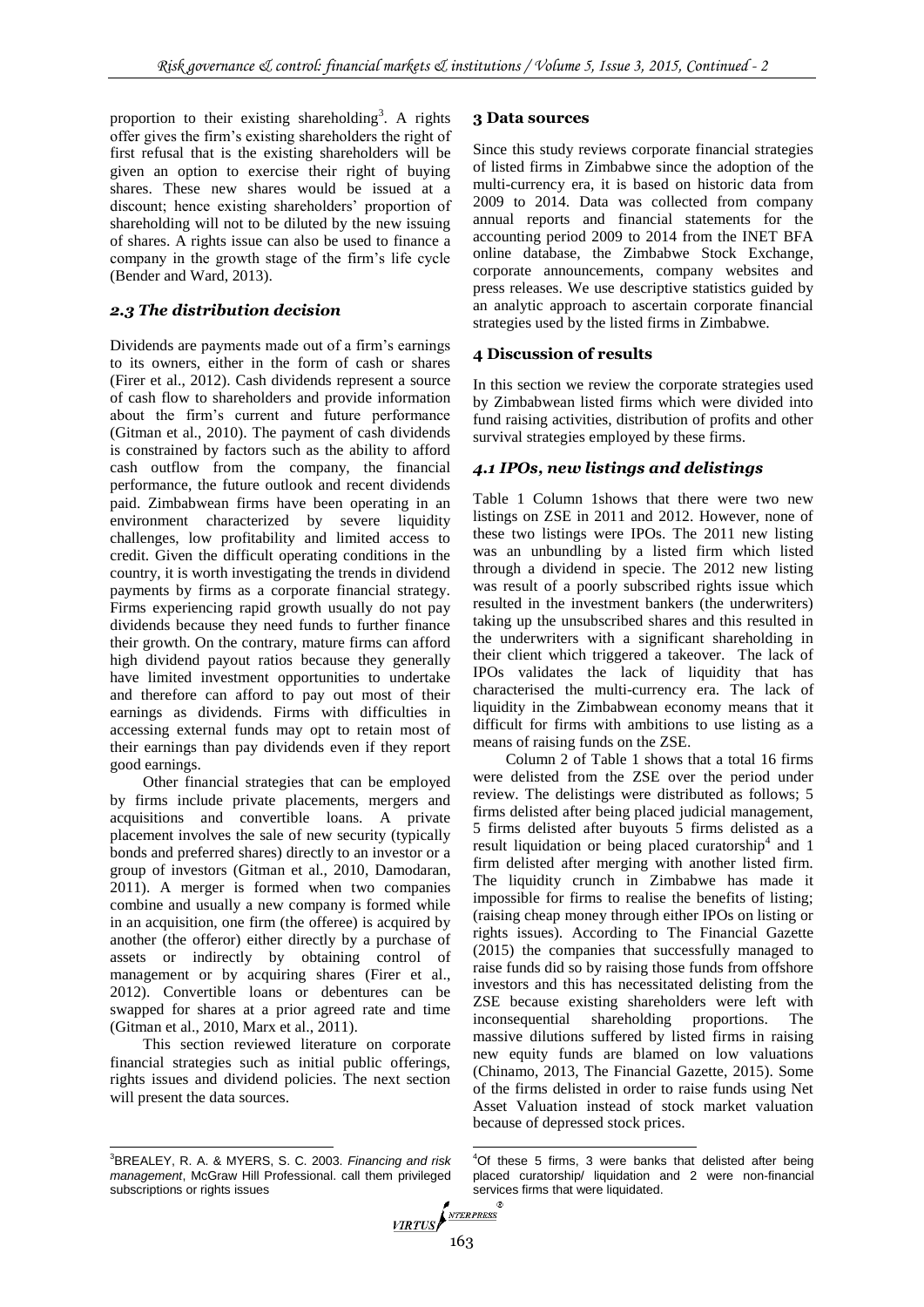| Year  | New<br>listings | De-listings | <b>Judicial</b><br>management | Curatorship/<br>liquidation | <b>Private placements</b><br>$(\text{S } m)$ | <b>Rights issues</b><br>$(\text{\$} m)$ |
|-------|-----------------|-------------|-------------------------------|-----------------------------|----------------------------------------------|-----------------------------------------|
| 2009  |                 |             |                               |                             | 6.62                                         | 23.89                                   |
| 2010  |                 |             |                               |                             | 4.6                                          | 64.08                                   |
| 2011  |                 |             |                               |                             | 10.3                                         |                                         |
| 2012  |                 |             |                               |                             | 40                                           | 108.09                                  |
| 2013  |                 | 12          |                               |                             | 10                                           | 53.34                                   |
| 2014  |                 |             |                               |                             | 16.2                                         | 40                                      |
| Total |                 | 16          |                               |                             | 87.72                                        | 289.40                                  |

**Table 1.** Corporate financing activities by Zimbabwean listed firms

Source: Own calculations based on press releases company annual reports and the ZSE

## *4.2 Rights issues*

\$290 million was raised through rights issues on the ZSE over the six year period under review. Table 1 shows the trend of rights issues by ZSE-listed firms between 2009 and 2014. \$24 million and \$64milliion were raised in 2009 and 2010 respectively through rights issues. There were no rights issues in 2011. The table shows that rights issues peaked up at \$108 million in 2012, then declined to at \$53 million in 2013 and further declined to \$40 million in 2014. These rights issues had varying degrees of subscription success ranging from 2% to 95%, with a majority of them failing to attract significant support. The declining trend is attributable to the tightening liquidity situation and sluggish foreign investment. Some of the reasons given for raising funds through rights issues included raising funds for capital expenditure and working capital, recapitalization and retiring expensive short term debt. Financial sector firms used rights issues to raise funds to meet the high minimum capital requirements<sup>5</sup> set by the Reserve Bank of Zimbabwe (RBZ). The indigenization and economic empowerment laws explain raising equity capital from foreign shareholders was not tenable because the depressed low share prices resulted in new foreign shareholders exceeding the 51% foreign ownership threshold set by the Indigenization Economic Empowerment Act. The depressed prices on the ZSE had two negative effects on firms raising additional funds through rights issues; small amounts of capital raised through rights issues and massive ownership dilution [\(The Financial Gazette, 2015\)](#page-5-9).

## *4.3 Private placements*

Table 1 shows the trend of funds raised through private placements by ZSE-listed firms between 2009 and 2014. Private placements did not follow a defined pattern over the six year period under review. Table 1 shows that \$7million was raised through private placements in 2009. This figure declined to \$5million in 2010 before doubling in \$10million in 2011. The private placements figure peaked up at \$40 million in 2012, then declined to \$10million in 2013 before rising to \$16 million in 2014. Like right issues, the trend exhibited by private placements is also attributable to the tightening liquidity situation and sluggish foreign investment.

## *4.4 Dividend policies*

Of the 80 listed firms between 2009 and 2014, only twenty three firms paid cash dividends. Figure 1 shows cash dividends paying firms and losing making firms. Four firms paid dividends once, five firms paid dividends twice, four firms paid dividends three times and six firms paid dividends four times. Only one firm managed to pay dividends each of the six years under review. The average payout ratio over the six year period was 32% suggesting that most firms employed a residual dividend policy. Low dividend payout policies from 2009 to 2014 are in line with severe liquidity challenges that reached unprecedented levels during this period. Firms retained earnings in order to preserve cash and recapitalize the operations, to finance existing operations and to exploit acquisition opportunities in the industries.

The results of the analysis suggest that firms do not pay dividends over the study period mainly as a survival strategy. Retained earnings are playing a critical role in the recapitalization of Zimbabwean firms. This validates the statement that are a form of internal financing and significantly affects the firm's external financing requirements [\(Gitman et al., 2010\)](#page-5-13).

A review of company annual reports found the most common reasons cited for not paying dividends were as follows; loss making positions or accumulated losses, low profitability, the need to preserve cash for reinvestment, debt reduction, recapitalization and the need for turnaround, to preserve cash for working capital and to address working capital challenges. 12 firms recorded posted losses once during the six year period under review. 11 firms record losses in two periods. 7 firms and 3 firms reported losses in three and four years respectively of the six years under review. 4 firms consistently made losses over the

 5 The RBZ announced that commercial and merchants banks were now required to have minimum capital requirements of US\$100 million from US\$12.5 million and US\$10 million respectively. Banks are supposed to be fully compliant with these capital requirements by the end of year 2020. RESERVE BANK OF ZIMBABWE, R. 2012. Monetary Policy Statement. . Harare: Reserve Bank of Zimbabwe..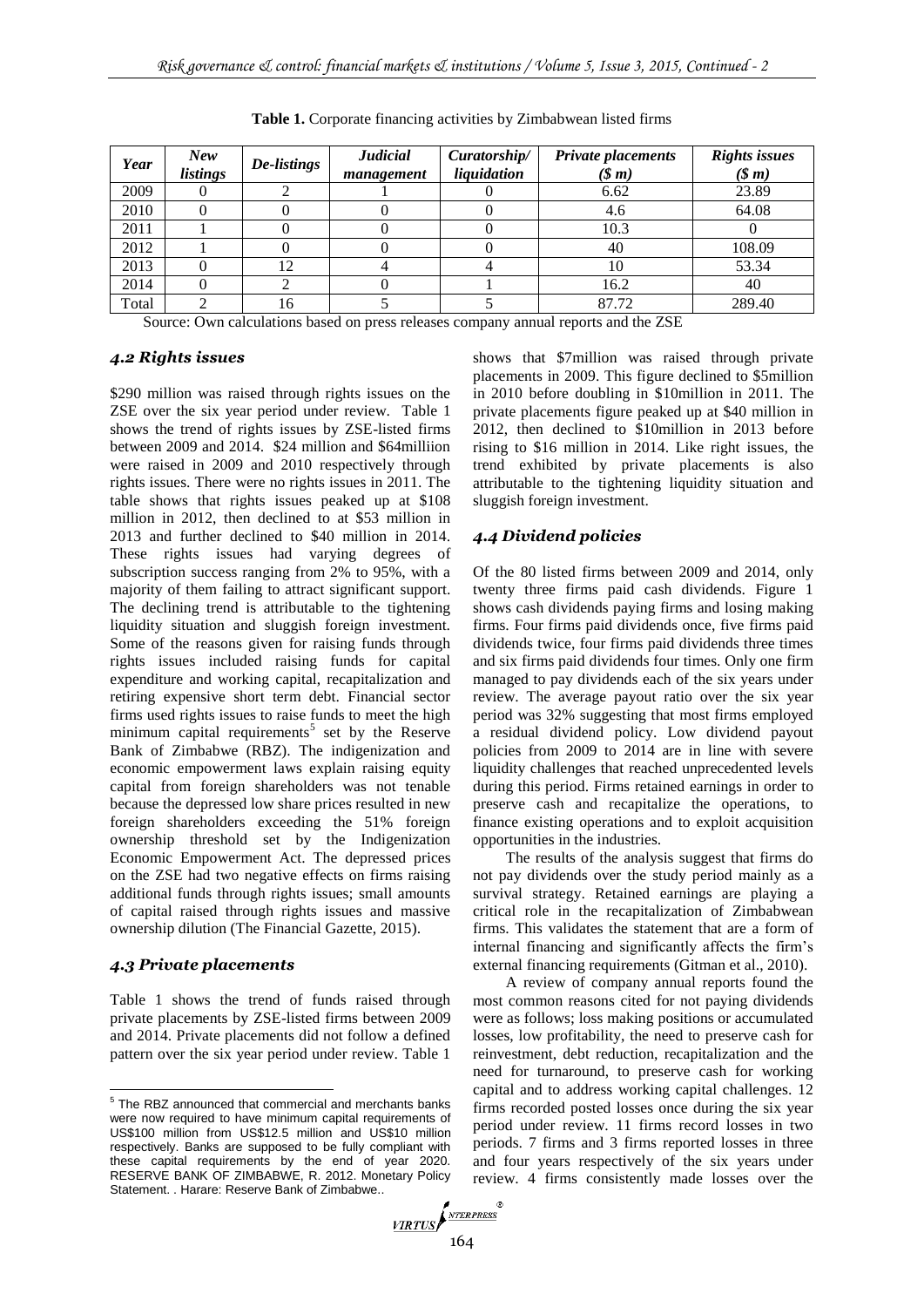study period. The high number of loss making firms over the period under review is attributable to the difficult operating environment prevailing in Zimbabwe which has resulted in many company closures [\(Confederation of Zimbabwe Industries 2014,](#page-5-15) [Mangudhla and Mambo, 2013\)](#page-5-14). It is not surprising that the number of dividend paying firms over the six year period under review is low.



**Figure 1.** ZS-listed dividend paying firms and loss making firms 2009-2014

Source: Author's construction based on financial reports obtained from INET BFA online database and company annual reports

## *4.5 Mergers and acquisitions*

During the period under review 42 mergers and acquisitions<sup>6</sup> were witnessed. Different types of M&As concluded are as follows, two horizontal involving two listed firms, five foreign firms acquiring listed firms, and listed firms acquiring unlisted firms. For the banking sector mergers were motivated by the need to meet the high capital requirements imposed by the Reserve Bank of Zimbabwe to avoid future bank failures. In the financial sector, in 2012 a commercial bank merged with a building society with the main motive of meeting the capital requirements set by the Reserve Bank of Zimbabwe. Two reverse takeovers were witnessed, one in the financial sector and another in the furniture industry. The mergers and acquisitions wave did not sweep as would have been anticipated as Zimbabwean companies are struggling to recapitalize. In addition one would have anticipated foreign firms to target more Zimbabwean firms because the low share prices make ZSE-listed firms real bargains. The low M&As activity has been partly blamed on the country's indigenization law which compels foreigners to limit their shareholding in domestic companies to 49% [\(Nleya, 2013\)](#page-5-16).

#### **5 Impact of corporate strategies on capital structure**

Financial strategies employed by firms impact their capital structures. Trend analysis was employed to examine how the corporate financial employed by these firms affected their capital structures<sup>7</sup>. Table  $2$ below shows the trends and composition of capital employed by Zimbabwean listed firms over the six year period under review. The results in Table 2 reveal that equity to total assets (ETTA) trended downwards from 55% in 2009 to 42% 2014 while the total debt to total assets; TDTA (which is debt ratio) trended upwards from 28% in 2009 to 47% 2014. ETTA measures the extent to which equity financed total assets and is an inverse of the Equity Multiplier<sup>8</sup>. We disaggregate TDTA into long term debt to total assets (LTDTA) and current liabilities to total assets (CLTA) in an attempt to understand the structure of debt financing of total assets. LTDTA trended upwards from 1% in 2009 to 8% in 2014, indicating that long term finance increased in financing assets but remained low.

1

<sup>&</sup>lt;sup>6</sup> This number includes deals involving listed and unlisted firms.

<sup>7</sup> For this section, financial services firms were excluded because their capital structures are highly levered and different from non-financial sector firms.<br><sup>8</sup> The equity multiplier measures the

The equity multiplier measures the extent to which total exceed to total equity and is calculated as total assets divided by total equity